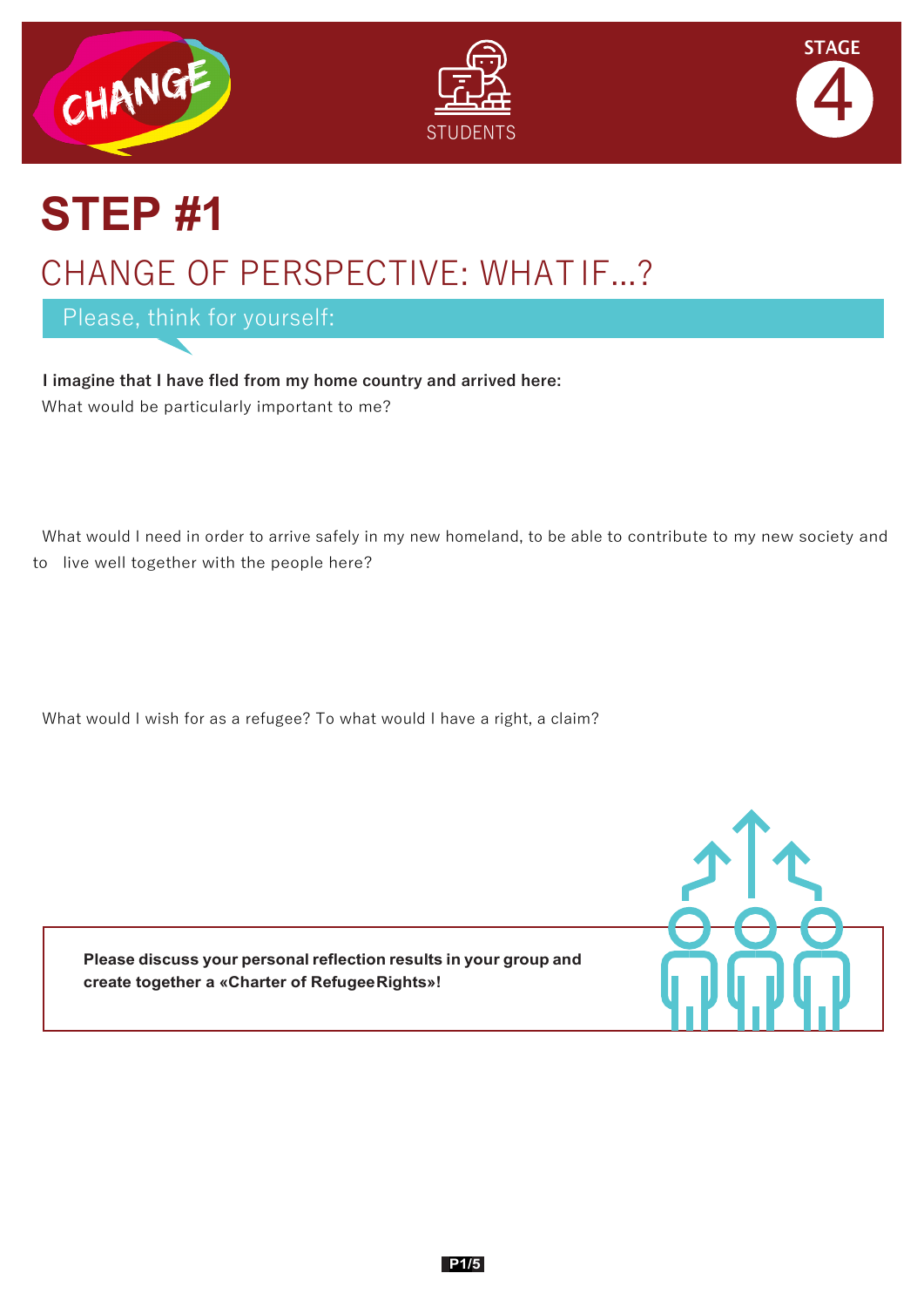





### **STEP #2** WHAT BASIC RIGHTS DO REFUGEES HAVE?

After you have watched a video in which basic rights of refugees are mentioned, please discuss the following questions:

In your opinion, to what extent are these rights of refugees respected in our country? What could we (our country) do more to respect the rights of refugees?

What rights are not respected by some communities? What may be the reasons for this lack of respect? Are these reasons justified?

What values do I express when I defend or oppose refugee rights?

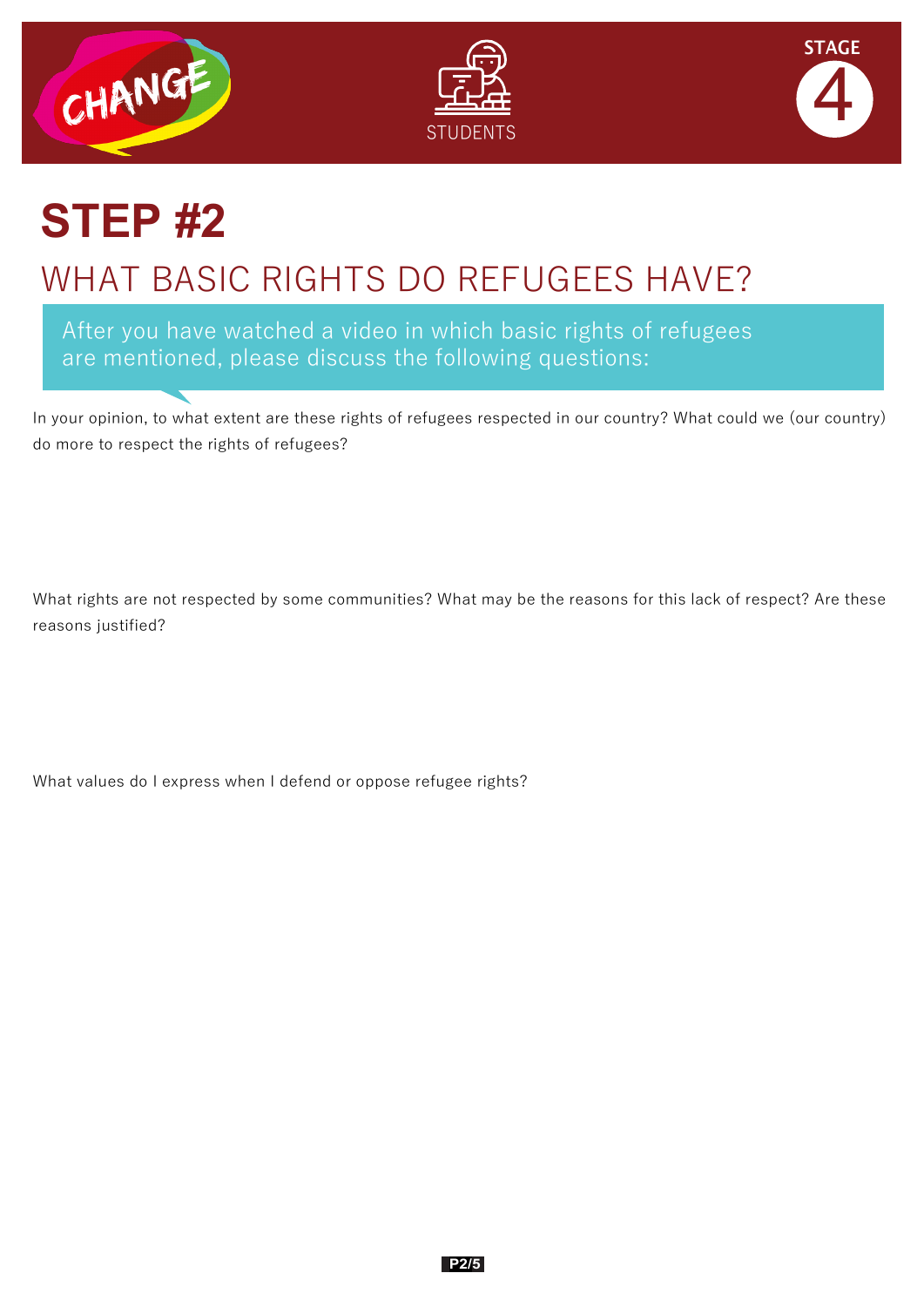





# **STEP #3**

### ROLE-PLAYING: HOW DO WE WANT TO LIVE TOGETHER?

Situation

Inthesmall-townX-Cityarefugeeshelterwith400inhabitantswasfoundedafewweeksago.Manyfamilieshave small children.

Even before the refugees moved in, a citizens' initiative was formed («Refugees: Not with us! »), which is strictly against the shelter. It warns against rising criminality and other dangers by the refugees and demands that X-City should take more care of its own population. In X-City there are social problems. If one cannot prevent the refugeeshelter,onemust protect the citizens at least against the refugees, the initiative claims.

At the same time, a group of volunteer refugee helpers («Refugees Welcome! ») has been set up to support the refugees and promote good relations between refugees and locals. They point out the basic rights of refugees andthateveryone in X-City benefits from living together.

Recently there have been some thefts that have been attributed to the refugees. Some neighbours complain about noise and waste from the shelter and rumours are circulating in the city that some refugees behave «very suspiciously» and appear dangerous when they are moving around the city. At the same time, some refugees complain that they are not served in shops or are insulted on the street. They say it is be very difficult to have friendly contacts with the locals.

**The mayor of X-City wants to prevent the conflicts from escalating and initiates a round table. He invites: 2 representatives each of the initiative «Refugees: Not with us», the «Refugees Welcome» helpers' circle, the neighbourhood of the shelter and 2 refugees. Key question of the Round Table: «How do we want to live together in X-City? Who has what rights and what obligations? What concrete steps do we agree to take for our future living together?"**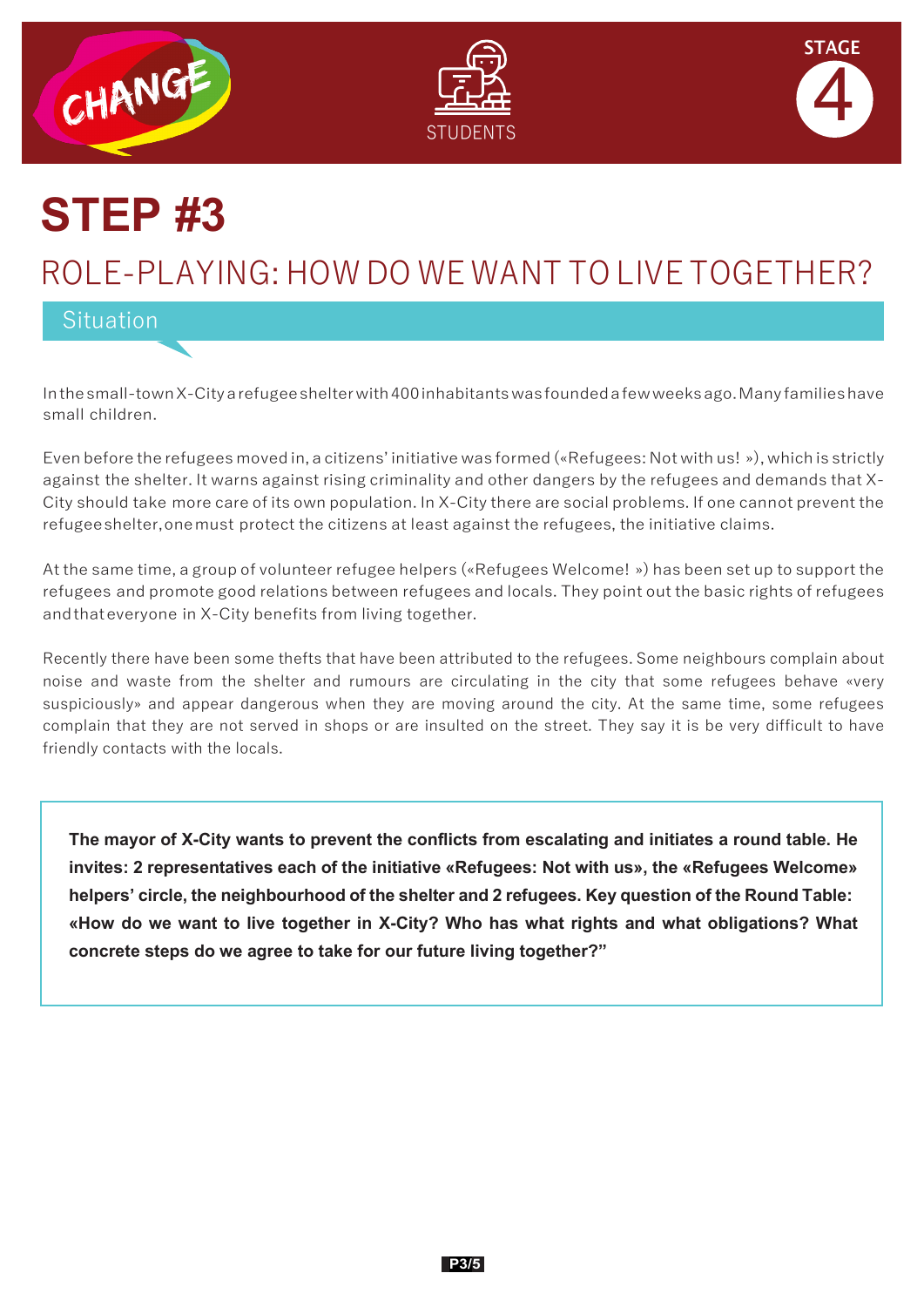





# **STEP #3**

### ROLE-PLAYING: HOW DO WE WANT TO LIVE TOGETHER?

In the reflection after the role-play please consider the following



What did we notice?

What strategy did the participants follow?

Were any prejudices or verbal abuse expressed?

What rights and duties of refugees and locals were mentioned?

Which arguments did I find convincing, which less?

Has an understanding been reached or have certain participants prevailed? Which concepts of a (good) living together became apparent?